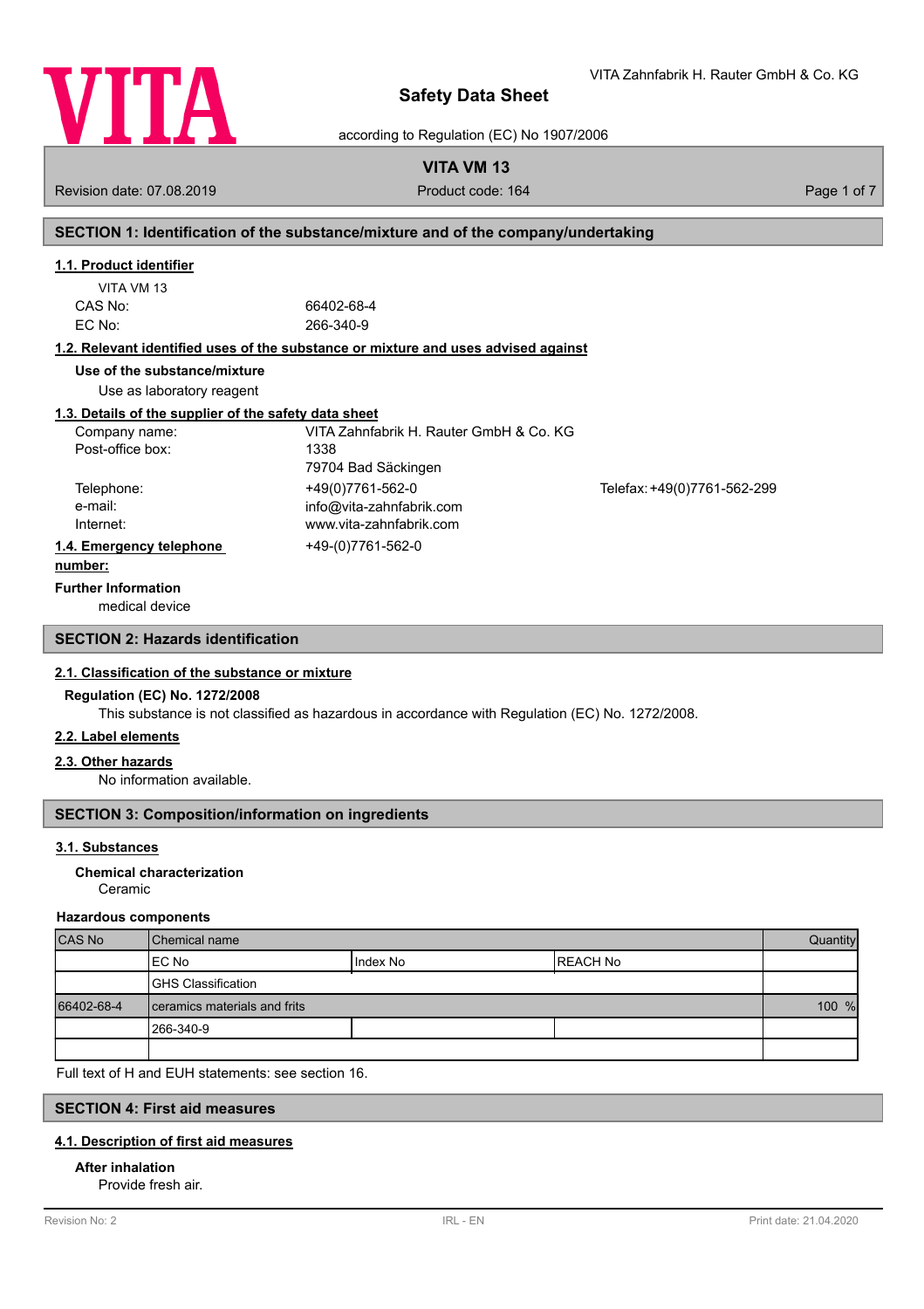

according to Regulation (EC) No 1907/2006

# **VITA VM 13**

Revision date: 07.08.2019 **Product code: 164** Product code: 164 Page 2 of 7

# **After contact with skin**

Wash with plenty of water. Take off contaminated clothing and wash it before reuse.

#### **After contact with eyes**

Rinse immediately carefully and thoroughly with eye-bath or water.

#### **After ingestion**

Rinse mouth immediately and drink plenty of water.

#### **4.2. Most important symptoms and effects, both acute and delayed** No information available.

# **4.3. Indication of any immediate medical attention and special treatment needed**

Treat symptomatically.

#### **SECTION 5: Firefighting measures**

#### **5.1. Extinguishing media**

#### **Suitable extinguishing media**

Co-ordinate fire-fighting measures to the fire surroundings.

#### **5.2. Special hazards arising from the substance or mixture**

Non-flammable.

#### **5.3. Advice for firefighters**

In case of fire: Wear self-contained breathing apparatus.

#### **Additional information**

Collect contaminated fire extinguishing water separately. Do not allow entering drains or surface water.

#### **SECTION 6: Accidental release measures**

#### **6.1. Personal precautions, protective equipment and emergency procedures**

Avoid dust formation. Do not breathe dust.

# **6.2. Environmental precautions**

Do not allow to enter into surface water or drains.

#### **6.3. Methods and material for containment and cleaning up**

Take up mechanically. Treat the recovered material as prescribed in the section on waste disposal.

#### **6.4. Reference to other sections**

Safe handling: see section 7 Personal protection equipment: see section 8 Disposal: see section 13

#### **SECTION 7: Handling and storage**

#### **7.1. Precautions for safe handling**

#### **Advice on safe handling**

No special measures are necessary.

**Advice on protection against fire and explosion**

No special fire protection measures are necessary.

## **7.2. Conditions for safe storage, including any incompatibilities**

#### **Requirements for storage rooms and vessels**

Keep container tightly closed.

#### **Hints on joint storage**

No special measures are necessary.

## **7.3. Specific end use(s)**

Use as laboratory reagent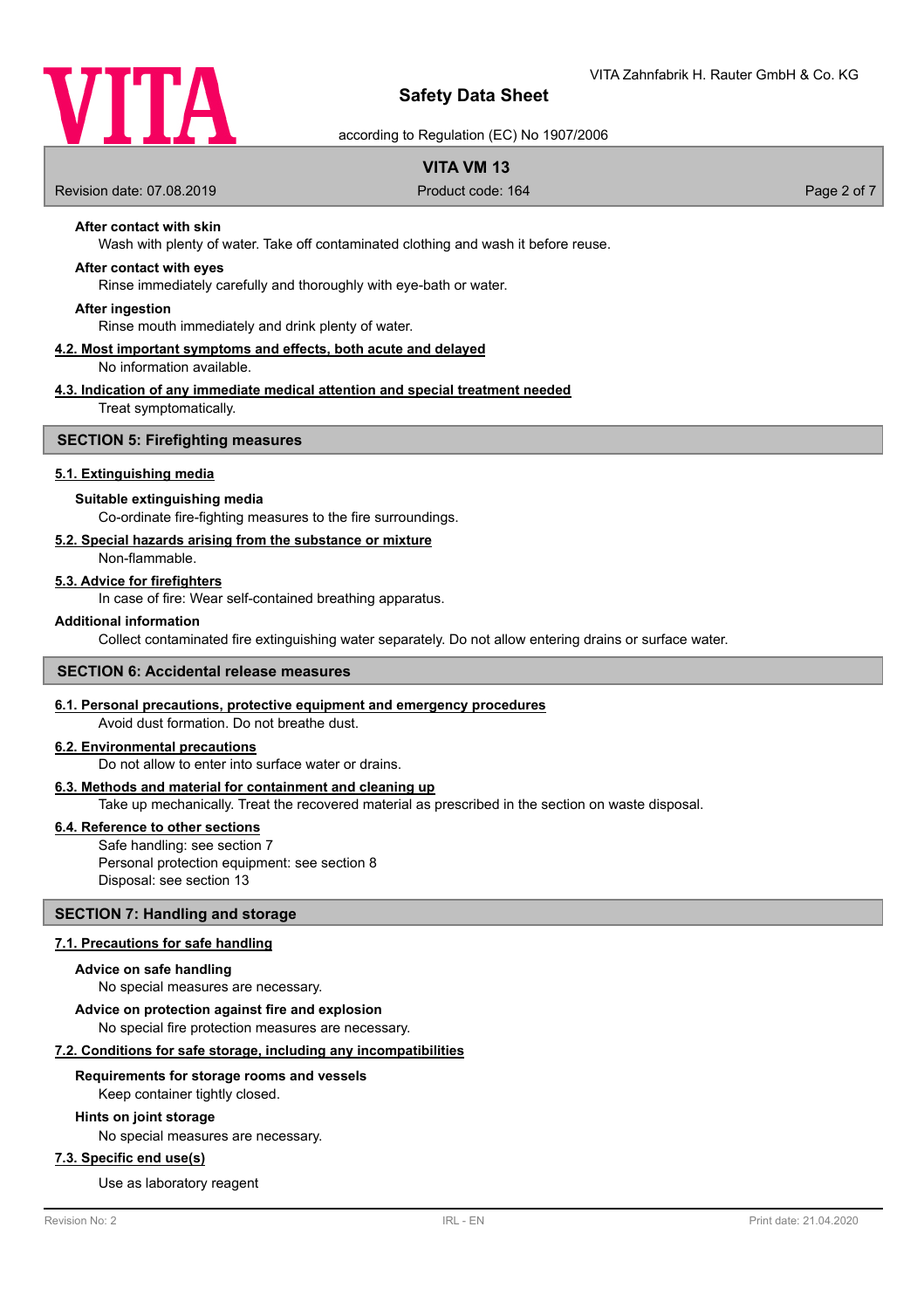

according to Regulation (EC) No 1907/2006

# **VITA VM 13**

Revision date: 07.08.2019 **Product code: 164** Product code: 164 Page 3 of 7

# **SECTION 8: Exposure controls/personal protection**

#### **8.1. Control parameters**

# **8.2. Exposure controls**

#### **Protective and hygiene measures**

Take off contaminated clothing. Wash hands before breaks and after work. When using do not eat, drink, smoke, sniff.

#### **Eye/face protection**

Wear eye protection/face protection. Dust protection eye glasses

#### **Hand protection**

When handling with chemical substances, protective gloves must be worn with the CE-label including the four control digits. The quality of the protective gloves resistant to chemicals must be chosen as a function of the specific working place concentration and quantity of hazardous substances. For special purposes, it is recommended to check the resistance to chemicals of the protective gloves mentioned above together with the supplier of these gloves. Recommended glove articles KCL Dermatril P NBR (Nitrile rubber)

#### **Skin protection**

Use of protective clothing.

# **Respiratory protection**

Provide adequate ventilation as well as local exhaustion at critical locations. Technical ventilation of workplace

# **SECTION 9: Physical and chemical properties**

#### **9.1. Information on basic physical and chemical properties**

| Physical state:<br>Colour:                                    | solid                       |
|---------------------------------------------------------------|-----------------------------|
| Odour:                                                        | characteristic              |
| pH-Value:                                                     | not determined              |
| Changes in the physical state                                 |                             |
| Melting point:                                                | not determined              |
| Initial boiling point and boiling range:                      | X                           |
| Flash point:                                                  | X                           |
| <b>Flammability</b>                                           |                             |
| Solid:                                                        | not determined              |
| Gas:                                                          | not applicable              |
| <b>Explosive properties</b><br>The product is not: Explosive. |                             |
| Lower explosion limits:                                       | not determined              |
| Upper explosion limits:                                       | not determined              |
| <b>Auto-ignition temperature</b>                              |                             |
| Solid:                                                        | not determined              |
| Gas:                                                          | not applicable              |
| Decomposition temperature:                                    | not determined              |
| <b>Oxidizing properties</b><br>Not oxidising.                 |                             |
| Vapour pressure:<br>(at 50 $^{\circ}$ C)                      | <=1100 hPa                  |
| Density:                                                      | $2,50000$ g/cm <sup>3</sup> |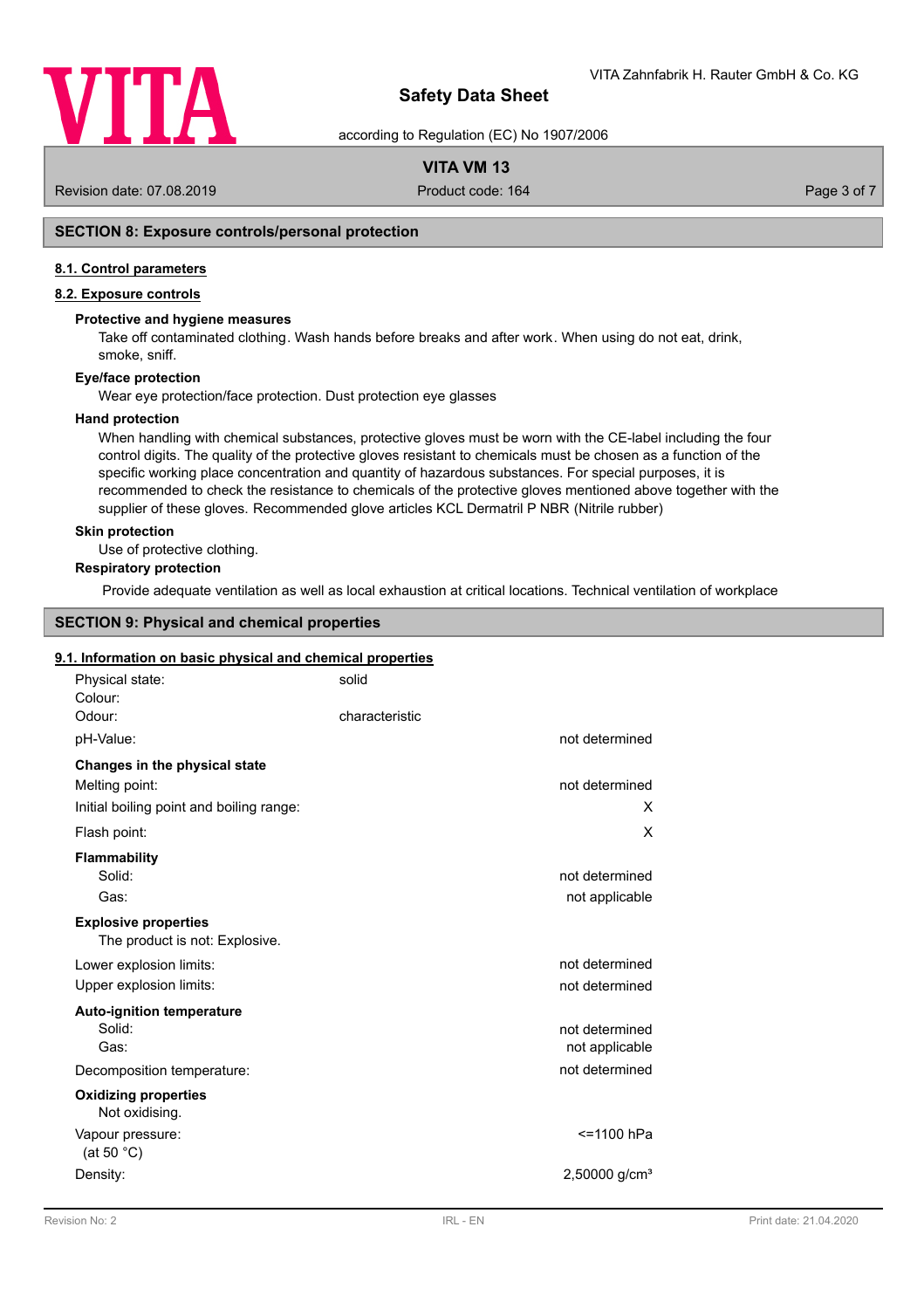

#### according to Regulation (EC) No 1907/2006

| <b>VITA VM 13</b>                              |                   |             |  |
|------------------------------------------------|-------------------|-------------|--|
| Revision date: 07.08.2019                      | Product code: 164 | Page 4 of 7 |  |
| Water solubility:                              | <b>No</b>         |             |  |
| Solubility in other solvents<br>not determined |                   |             |  |
| Partition coefficient:                         | not determined    |             |  |
| Vapour density:                                | not determined    |             |  |
| Evaporation rate:                              | not determined    |             |  |
| 9.2. Other information                         |                   |             |  |
| Solid content:                                 | 0,0%              |             |  |

## **SECTION 10: Stability and reactivity**

#### **10.1. Reactivity**

No hazardous reaction when handled and stored according to provisions.

#### **10.2. Chemical stability**

The product is stable under storage at normal ambient temperatures.

## **10.3. Possibility of hazardous reactions**

No known hazardous reactions.

#### **10.4. Conditions to avoid**

none

#### **10.5. Incompatible materials**

No information available.

#### **10.6. Hazardous decomposition products**

No known hazardous decomposition products.

#### **SECTION 11: Toxicological information**

#### **11.1. Information on toxicological effects**

#### **Acute toxicity**

Based on available data, the classification criteria are not met.

#### **Irritation and corrosivity**

Based on available data, the classification criteria are not met.

#### **Sensitising effects**

Based on available data, the classification criteria are not met.

#### **Carcinogenic/mutagenic/toxic effects for reproduction**

Based on available data, the classification criteria are not met.

## **STOT-single exposure**

Based on available data, the classification criteria are not met.

#### **STOT-repeated exposure**

Based on available data, the classification criteria are not met.

#### **Aspiration hazard**

Based on available data, the classification criteria are not met.

#### **Additional information on tests**

The substance is classified as not hazardous according to regulation (EC) No 1272/2008 [CLP].

#### **SECTION 12: Ecological information**

# **12.1. Toxicity**

The product is not: Ecotoxic.

# **12.2. Persistence and degradability**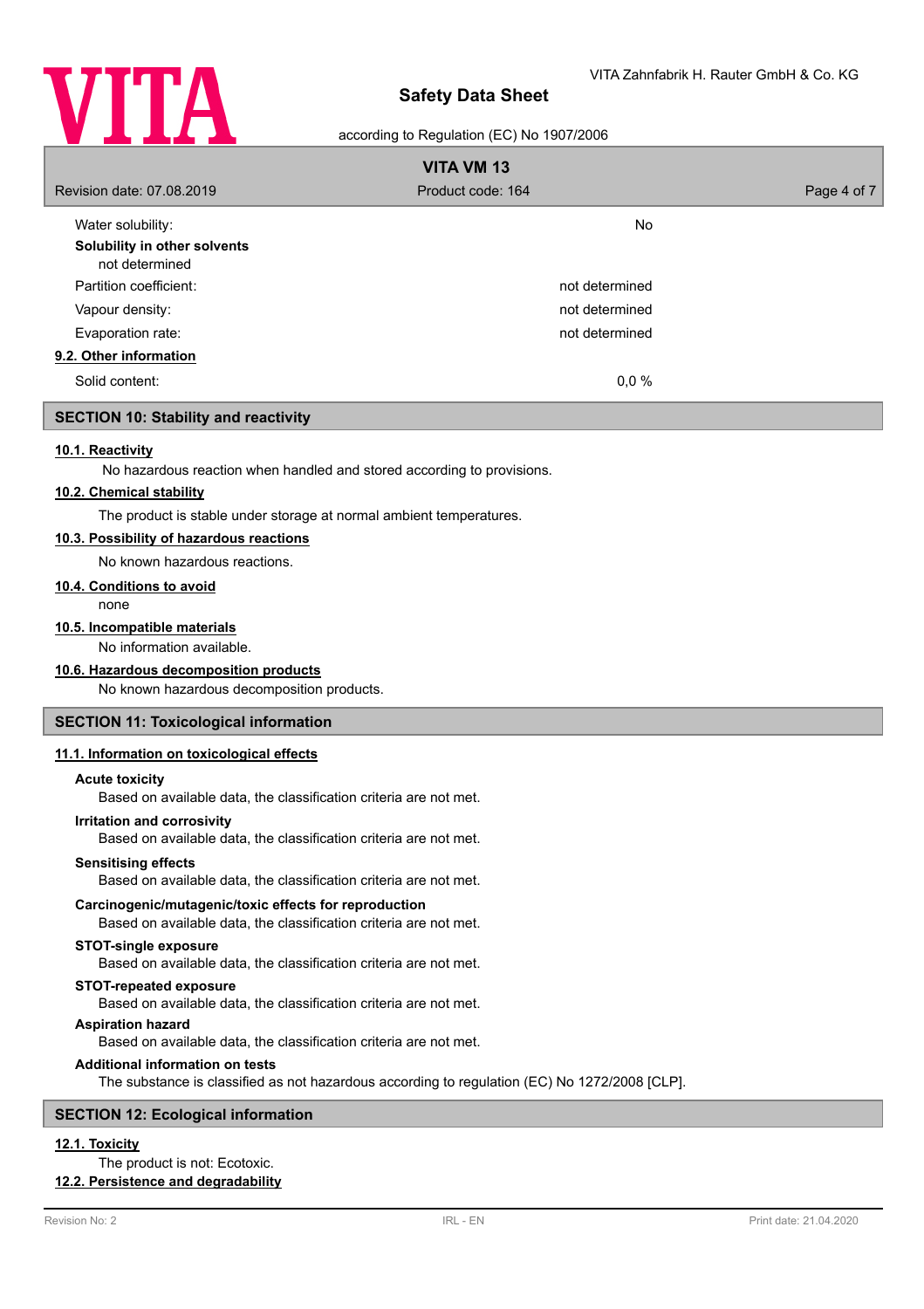# VITA

# **Safety Data Sheet**

according to Regulation (EC) No 1907/2006

# **VITA VM 13**

Revision date: 07.08.2019 **Product code: 164** Product code: 164 Page 5 of 7

The product has not been tested.

#### **12.3. Bioaccumulative potential**

The product has not been tested.

## **12.4. Mobility in soil**

The product has not been tested.

#### **12.5. Results of PBT and vPvB assessment** The product has not been tested.

# **12.6. Other adverse effects**

No information available.

#### **Further information**

Avoid release to the environment.

**SECTION 13: Disposal considerations**

#### **13.1. Waste treatment methods**

#### **Disposal recommendations**

Do not allow to enter into surface water or drains. Dispose of waste according to applicable legislation.

#### **Contaminated packaging**

Wash with plenty of water. Completely emptied packages can be recycled.

#### **SECTION 14: Transport information**

#### **Land transport (ADR/RID)**

**Marine transport (IMDG)**

**14.1. UN number:** No dangerous good in sense of this transport regulation. **14.2. UN proper shipping name:** No dangerous good in sense of this transport regulation. **14.3. Transport hazard class(es):** No dangerous good in sense of this transport regulation. **14.4. Packing group:** No dangerous good in sense of this transport regulation. **Inland waterways transport (ADN) 14.1. UN number:** No dangerous good in sense of this transport regulation. **14.2. UN proper shipping name:** No dangerous good in sense of this transport regulation. **14.3. Transport hazard class(es):** No dangerous good in sense of this transport regulation. **14.4. Packing group:** No dangerous good in sense of this transport regulation.

**14.1. UN number:** No dangerous good in sense of this transport regulation. **14.2. UN proper shipping name:** No dangerous good in sense of this transport regulation. **14.3. Transport hazard class(es):** No dangerous good in sense of this transport regulation. **14.4. Packing group:** No dangerous good in sense of this transport regulation.

**14.1. UN number:** No dangerous good in sense of this transport regulation. **14.2. UN proper shipping name:** No dangerous good in sense of this transport regulation. **14.3. Transport hazard class(es):** No dangerous good in sense of this transport regulation. **14.4. Packing group:** No dangerous good in sense of this transport regulation.

# **14.5. Environmental hazards**

ENVIRONMENTALLY HAZARDOUS: no

## **14.6. Special precautions for user**

**Air transport (ICAO-TI/IATA-DGR)**

No information available.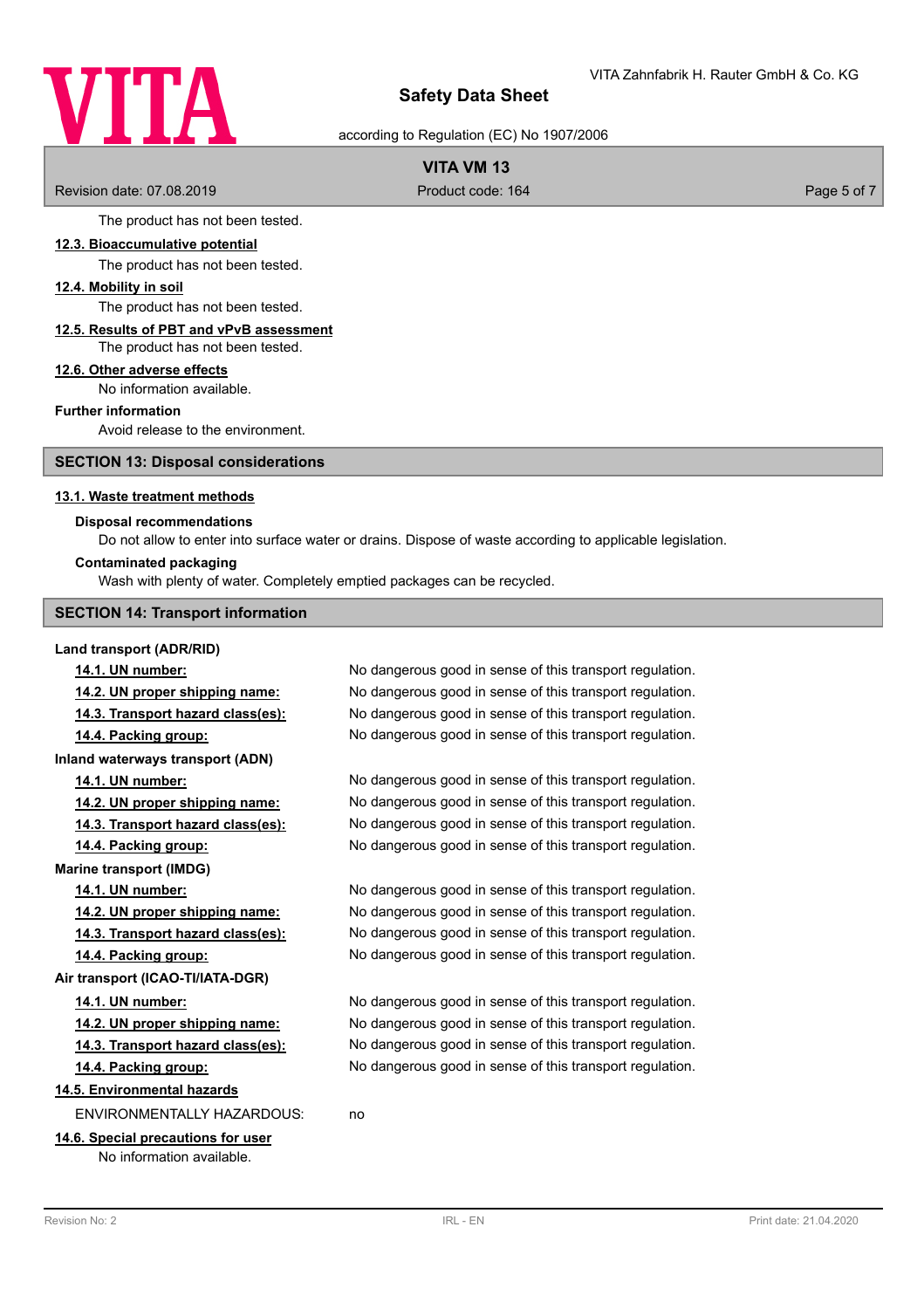

according to Regulation (EC) No 1907/2006

# **VITA VM 13**

Revision date: 07.08.2019 **Product code: 164** Product code: 164 **Page 6 of 7** Page 6 of 7

# **14.7. Transport in bulk according to Annex II of Marpol and the IBC Code**

not applicable

## **SECTION 15: Regulatory information**

## **15.1. Safety, health and environmental regulations/legislation specific for the substance or mixture**

| EU regulatory information           |                                        |
|-------------------------------------|----------------------------------------|
| Information according to 2012/18/EU | Not subject to 2012/18/EU (SEVESO III) |
| (SEVESO III):                       |                                        |

#### **National regulatory information**

Water hazard class (D): 1 - slightly hazardous to water

#### **15.2. Chemical safety assessment**

For this substance a chemical safety assessment has not been carried out.

# **SECTION 16: Other information**

#### **Abbreviations and acronyms**

ADR: Accord européen sur le transport des marchandises dangereuses par Route (European Agreement concerning the International Carriage of Dangerous Goods by Road ) IMDG: International Maritime Code for Dangerous Goods IATA: International Air Transport Association GHS: Globally Harmonized System of Classification and Labelling of Chemicals EINECS: European Inventory of Existing Commercial Chemical Substances ELINCS: European List of Notified Chemical Substances CAS: Chemical Abstracts Service LC50: Lethal concentration, 50% LD50: Lethal dose, 50% CLP: Classification, labelling and Packaging REACH: Registration, Evaluation and Authorization of Chemicals GHS: Globally Harmonised System of Classification, Labelling and Packaging of Chemicals UN: United Nations DNEL: Derived No Effect Level DMEL: Derived Minimal Effect Level PNEC: Predicted No Effect Concentration ATE: Acute toxicity estimate LL50: Lethal loading, 50% EL50: Effect loading, 50% EC50: Effective Concentration 50% ErC50: Effective Concentration 50%, growth rate NOEC: No Observed Effect Concentration BCF: Bio-concentration factor PBT: persistent, bioaccumulative, toxic vPvB: very persistent, very bioaccumulative RID: Regulations concerning the international carriage of dangerous goods by rail ADN: European Agreement concerning the International Carriage of Dangerous Goods by Inland Waterways (Accord européen relatif au transport international des marchandises dangereuses par voies de navigation intérieures) EmS: Emergency Schedules MFAG: Medical First Aid Guide ICAO: International Civil Aviation Organization MARPOL: International Convention for the Prevention of Marine Pollution from Ships IBC: Intermediate Bulk Container SVHC: Substance of Very High Concern For abbreviations and acronyms, see table at http://abbrev.esdscom.eu